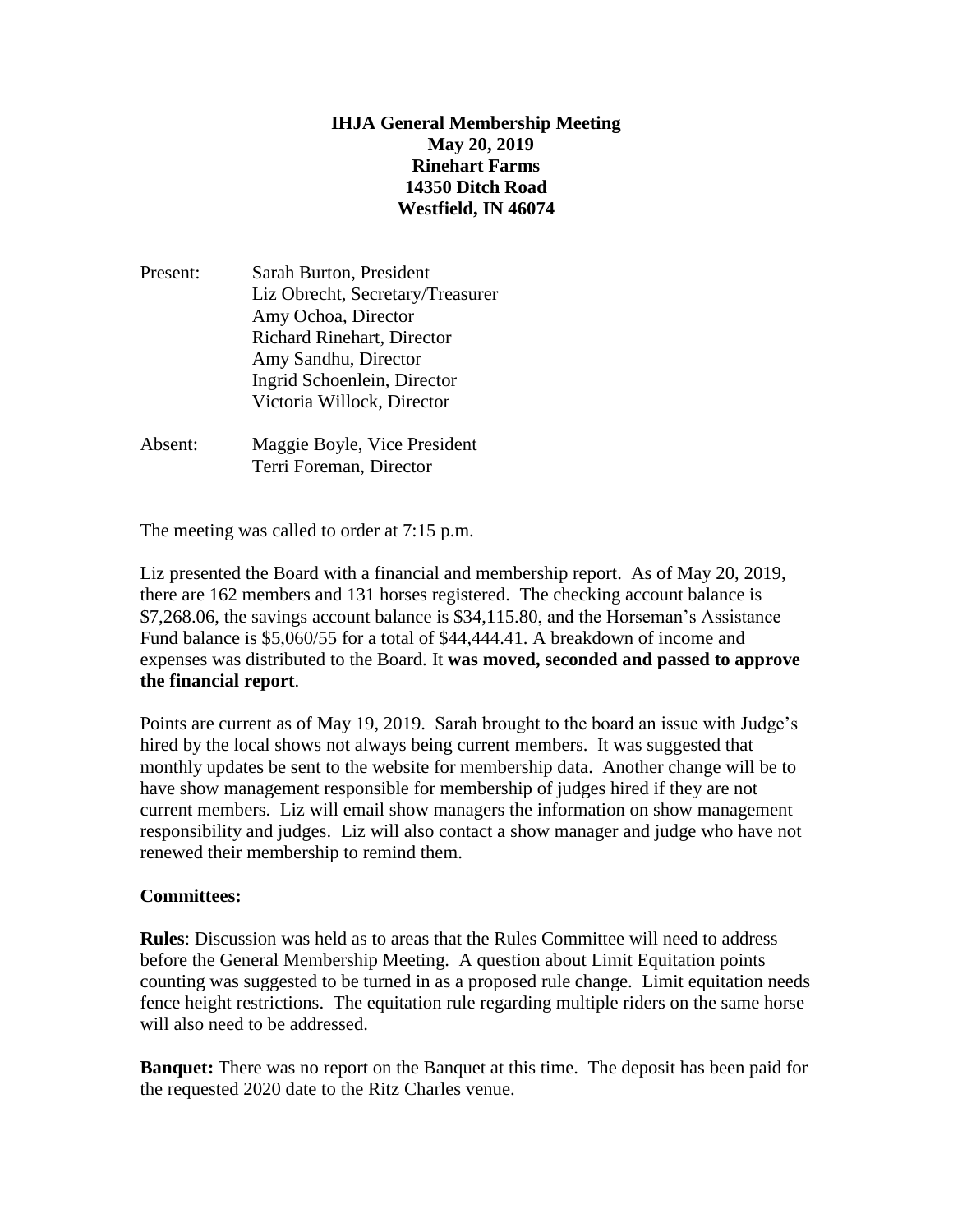**Annual Horse Show and Medal Finals**: Liz brought the amended contract from Hill Top Stables for the Board to discuss. It was decided that it would be necessary to extend the start date of the contract in order to have enough time to set up everything. All other changes were approved by the Board and Liz will send the amended contract back to Hill Top Stables for their signature.

IHJA has still not heard from the judge for the 2'0" ring. Ingrid was going to contact her again to see if she is going to return the contract.

American Stalls has been contacted regarding the portable stalls to be placed under Barn 1 as well as a tent and stalls for the remaining stalls needed. The cost of the stalls under cover is \$65.00 per stall. The 60 x 60 tent with 24 stalls is \$4,500.00. These costs are complete with delivery, installation and break down. It was suggested that Liz also get a quote for the next size tent to see if the price was reasonable. It **was moved seconded and approved unanimously to hire American Stalls**. \*\*(Update: they are going to provide a 60 x 90 tent with 36 stalls for the same \$4,500.00 price)

Sarah presented the Board with the current class schedule for the Annual and Medal Finals. Suggestions were made for the extra Groundpole and Crosspole classes as well as the TIP classes. The Security that Hill Top uses has doubled their fees. Victoria will talk to Debra about who they use currently for their shows to see if he is interested in working for the Annual. Lindi Holt will also need to be contacted to hire EMT service for the event. Liz will call the hotel to book the rooms for our judges. Victoria is still working on hiring a secretary for the show.

Amy presented the Board with designs for the t-shirts for the volunteers and the Medal Finals shirts. All members approved of these designs.

Hospitality was next on the agenda. Victoria volunteered to contact Square Donuts to see if they would be willing to provide the donuts at a discount for the breakfast each morning. She will also contact a local pizza place with the same request for our first exhibitor party. Liz will contact Schwan's and Fazoli's for the exhibitor party and dessert party. Also discussed were different ideas for the Championship and Reserve Championship prizes as well as the first place prizes and trainer gifts.

Sponsorship ideas were discussed and some sponsorship requests were turned in.

It was decided to have an Annual and Medal Finals Committee meeting on June 17 at 7:00 at Rinehart Farm to update everyone on progress.

An update of the Fall Schooling Show was next. It was decided that there is not enough time this year to plan this show along with working with the other Association on the condition of the rings at the Hoosier Horse Park. This will be tabled for discussion next year.